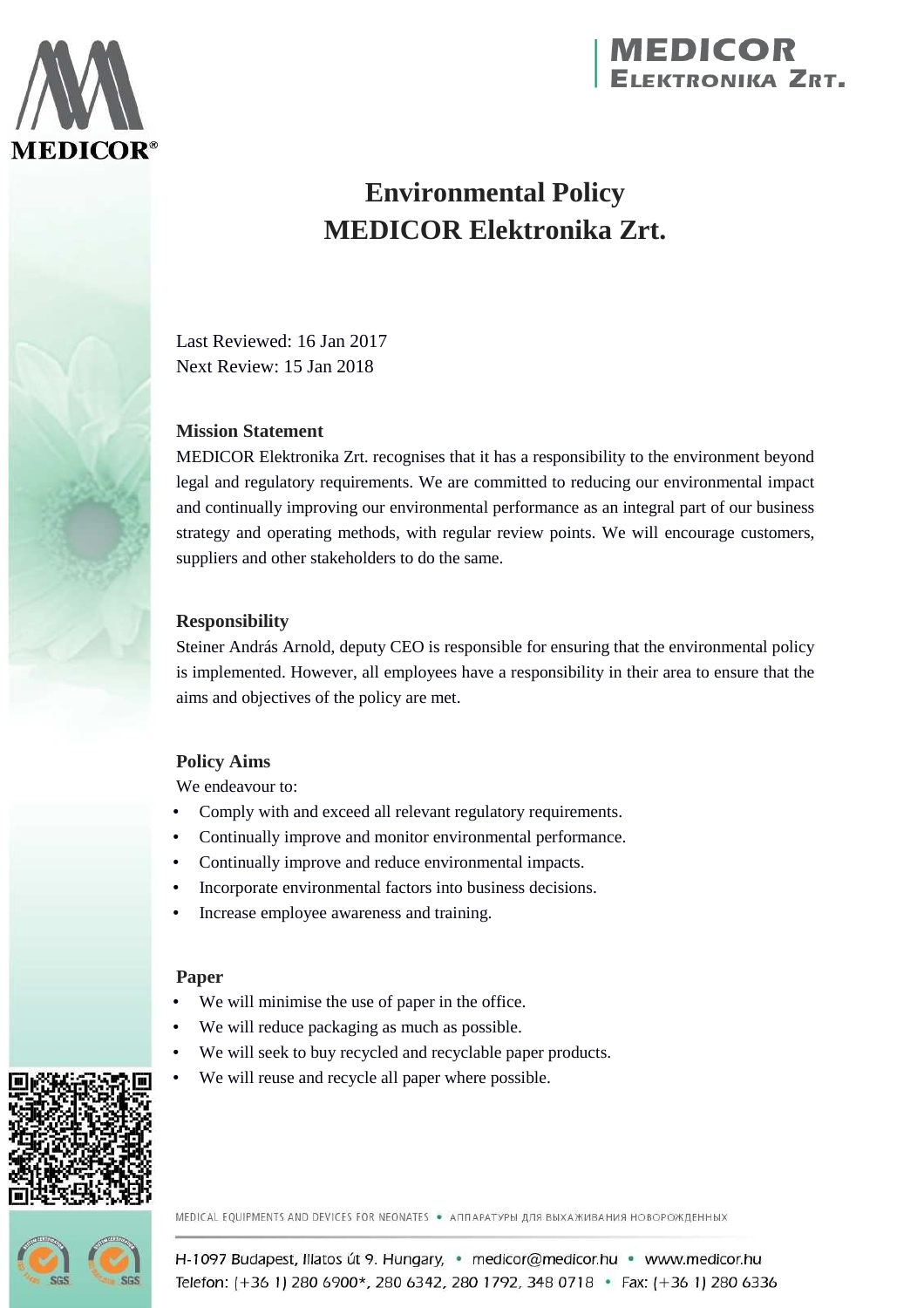#### **Energy and Water**

- We will seek to reduce the amount of energy used as much as possible.
- Lights and electrical equipment will be switched off when not in use.
- Heating will be adjusted with energy consumption in mind.
- The energy consumption and efficiency of new products will be taken into account when purchasing.

#### **Office Supplies**

- We will evaluate if the need can be met in another way.
- We will evaluate if renting/sharing is an option before purchasing equipment.
- We will evaluate the environmental impact of any new products we intend to purchase.
- We will favour more environmentally friendly and efficient products wherever possible.
- We will reuse and recycle everything we are able to.

#### **Transportation**

- We will reduce the need to travel, restricting to necessity trips only.
- We will promote the use of travel alternatives such as e-mail or video/phone conferencing.
- We will make additional efforts to accommodate the needs of those using public transport or bicycles.
- We will favour 'green' vehicles and maintain them rigorously to ensure ongoing efficiency.

#### **Maintenance and Cleaning**

- Cleaning materials used will be as environmentally friendly as possible.
- Materials used in office refurbishment will be as environmentally friendly as possible.
- We will only use licensed and appropriate organisations to dispose of waste.

#### **Monitoring and Improvement**

- We will comply with and exceed all relevant regulatory requirements.
- We will continually improve and monitor environmental performance.
- We will continually improve and reduce environmental impacts.
- We will incorporate environmental factors into business decisions.
- We will increase employee awareness through training.
- We will review this policy and any related business issues at our monthly management meetings.